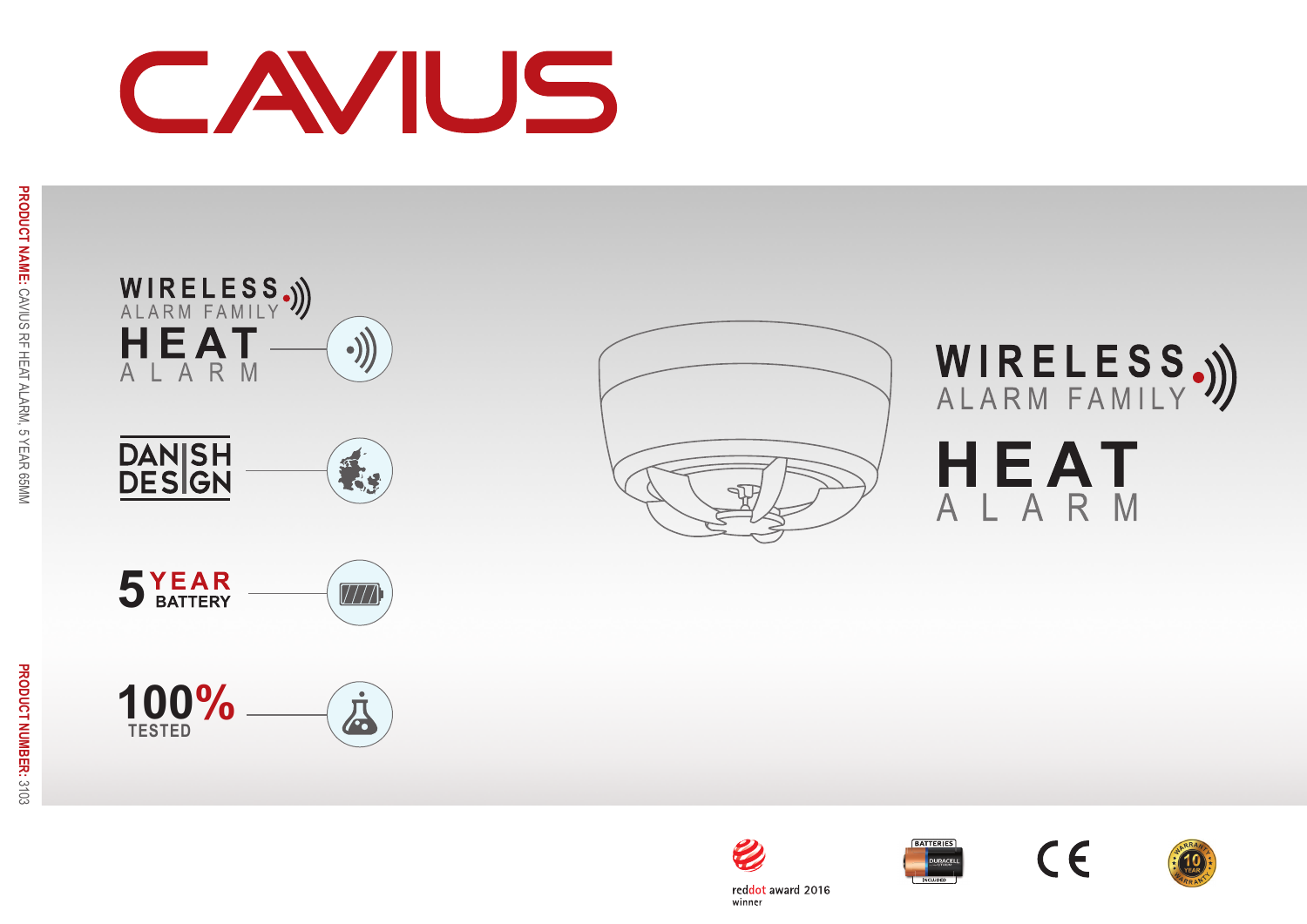

**PRODUCT NAME:** CAVIUS RF HEAT ALARM, 5 YEAR 65MM **PRODUCT NUMBER:** 3103

## **PRODUCT DATA:**

#### **DEVICE TYPE:**

Thermal heat alarm device with wireless interlink.

#### **USAGE:**

Designed for installation in private homes or garages with risk for smoky, dusty, or humid or environment, as for example kitchen area, living room with wooden stove burner, garage area, washing and drying area etc.

This alarm can be connected with other alarms from the CAVIUS Wireless alarm family or function as a stand alone alarm.

Max covering area 60m².

#### **FUNCTION:**

The alarm makes a reading every 8 seconds. At unusual readings (going into alarm stage), the readings are taken every 2 seconds.

**INSTALLATION POSITION:** Wall & ceiling. Set of 2 x screws and 2 x plugs included.

#### **PRODUCT DIMENSIONS:**

D: 65 mm x H: 39 mm.

#### **PRODUCT WEIGHT:**

Base alarm weight (excluding screws, plugs and mounting ring): 50 g.

#### **OPERATION AC/DC:**

 $DC$ 

#### **BATTERY TYPE:**

Duracell, Panasonic or Huiderui replaceable 3v CR123A lithium battery 1600mAh.

#### **BATTERY LIFE:**

Minimum 5 year life in normal operating condition. (Based on a weekly testing).

#### **POWER CONSUMPTION:**

Battery consumption is 145mAh for 1 year in the non alarm condition.

#### **LOW BATTERY INDICATION:**

A short acoustic "beep" will sound and LED flash every 48 seconds when the voltage is below 2.85V. In this stage it will continue for minimum 30 days, and can drive the alarm for 4 minutes.

#### **INTERLINK FREQUENCY:**

868MHz

#### **SIGNALS:**

Transmits RF signals to the CAVIUS Wireless Family at alarm.

#### **NORMAL OPERATION:**

LED flashes every 48 second for normal operation.

#### **INTERLINK RANGE:**

Minimum 100m in open field. Range depends on the building materials and will need to be tested in each individual case.

**SOUND:**

Audible indicator min. 85 dB @ 3 meter in anechoic chamber.

#### **SOUND PATTERN:**

Fire alarm condition is indicated by a series of three successive tones.

#### **VISIBLE INDICATOR:**

A red LED is used to indicate the following conditions:

- alarm condition is indicated by a flash every 0.5 seconds
- normal operation is indicated by a flash every 48 seconds

#### **PUSH BUTTON:**

The heat alarm includes a push button switch built into the top of the alarm for easy access. This button has the following functions:

- set up press the button to start sending out a specific house code to the others alarms
- hush during an alarm condition this immediately silences the alarm when pressed. When the button is released, the alarm remains silenced for 10 minutes
- test when not in alarm the sounder can be activated to provide a sensor OK test function. While the button is pressed, the audible and visible indicators are activated if the sensor is OK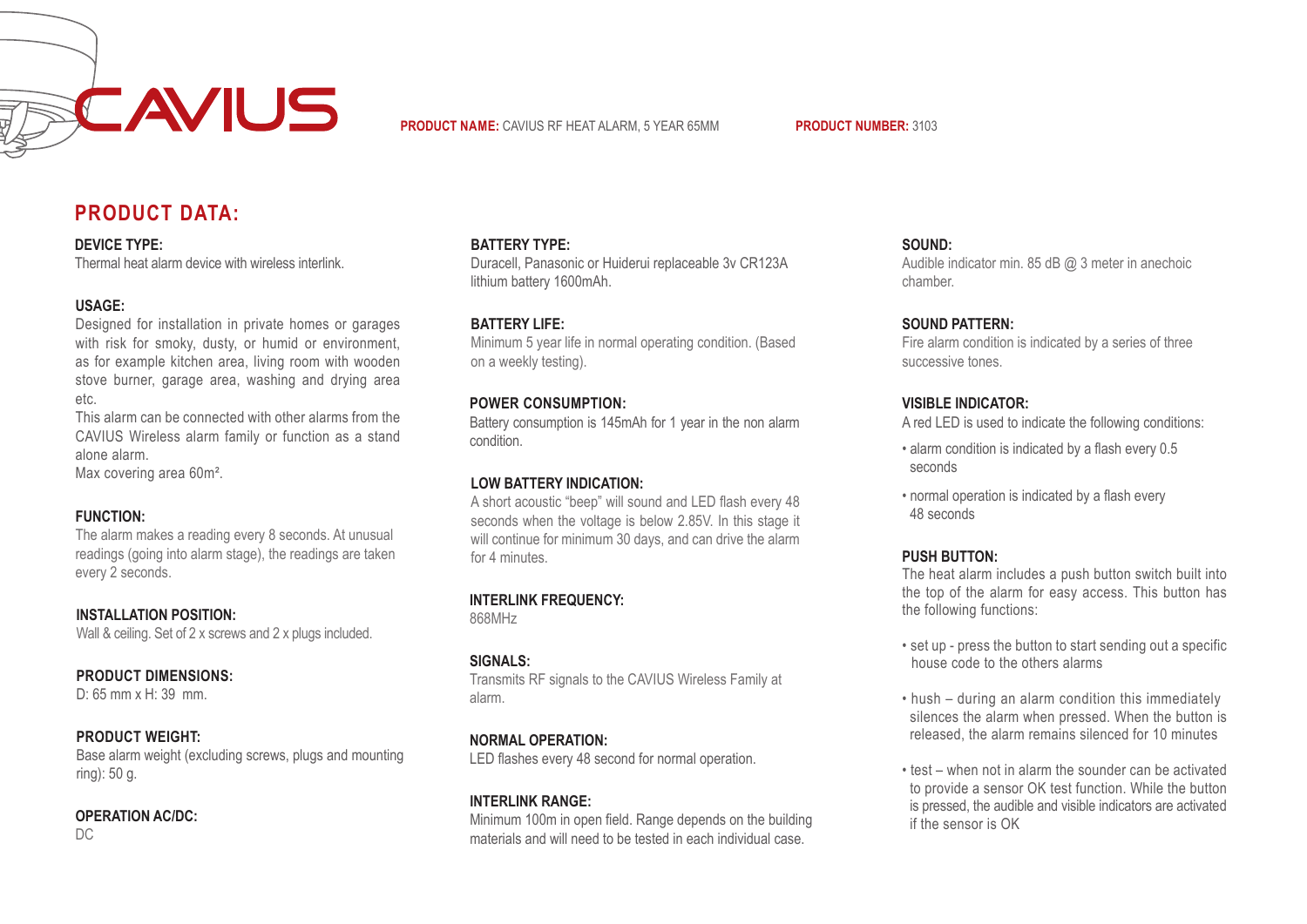

**PRODUCT NAME:** CAVIUS RF HEAT ALARM, 5 YEAR 65MM **PRODUCT NUMBER:** 3103

## **PRODUCT DATA:**

**DETECTION TIMING:** The heat detector is reading every two seconds.

**WARRANTY:** 10 year

#### **APPROVALS:** Tested according to EN54-5 EN60065 RED RoHS REACH

CNPP

**ADDITIONAL TESTING AND APPROVALS:** SGS (RF Approval)

# **AWARDS:**

reddot award 2016 winner

**ASSOCIATIONS AND COMMITTEES:** CAVIUS is member of the NF292 committee.

CAVIUS is member of GIFSID, manufacturers' association of domestic fire safety equipment.

**OPERATING TEMPERATURE:** +4ºC to +38ºC (tested from 0 degrees to 55 degrees)

**OPERATING HUMIDITY:** Up to 90% RH non-condensing

**STORAGE TEMPERATURE:** -20ºC to +60ºC

**STORAGE HUMIDITY:** Up to 93% RH non-condensing

# **QUALITY ASSURANCE: CE TESTING INSTITUTE:**

**SOUND LEVEL:** 100% tested in special designed sound chamber

**SENSITIVITY:** 100% tested

**POWER CONSUMPTION:** 100% tested

**BATTERY VOLTAGE AND INTERNAL RESISTANCE:** 100% tested

**ALARM FUNCTION:** 100% tested

**INTERCONNECTION:** 100% tested

**VISUAL APPEARANCE:** 100% tested

**PACKING CONTENT:** 100% tested

www.cavius.com **CONTACT**

Manufacturer: Cavius Aps, DK8600 **MANUFACTURER**